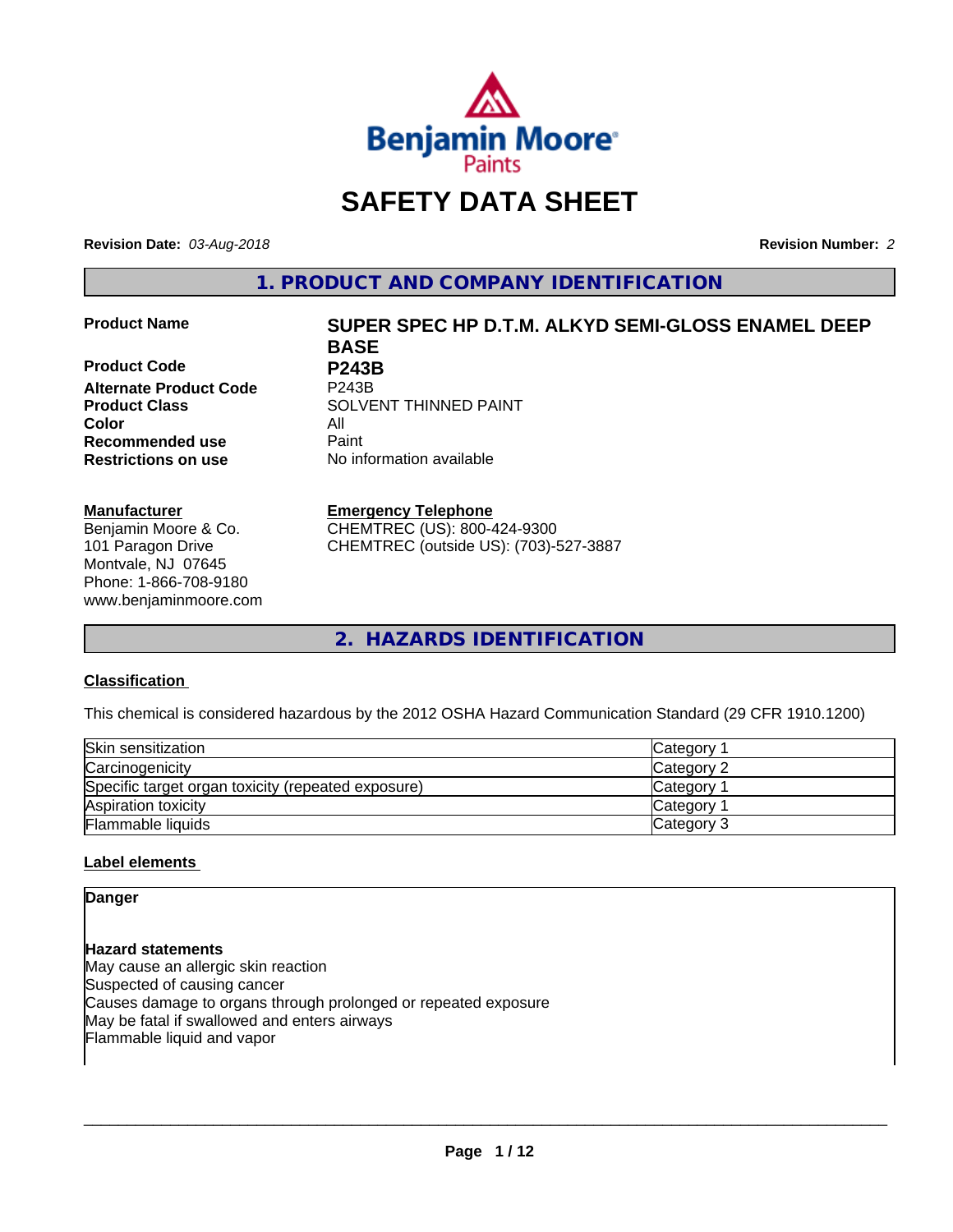

**Appearance** liquid

**Odor** solvent

# **Precautionary Statements - Prevention**

Obtain special instructions before use Do not handle until all safety precautions have been read and understood Use personal protective equipment as required Contaminated work clothing should not be allowed out of the workplace Wear protective gloves Do not breathe dust/fume/gas/mist/vapors/spray Wash face, hands and any exposed skin thoroughly after handling Do not eat, drink or smoke when using this product Keep away from heat, hot surfaces, sparks, open flames and other ignition sources. No smoking Keep container tightly closed Ground/bond container and receiving equipment Use explosion-proof electrical/ventilating/lighting/equipment Use only non-sparking tools Take precautionary measures against static discharge

# **Precautionary Statements - Response**

IF exposed or concerned: Get medical advice/attention **Skin** If skin irritation or rash occurs: Get medical advice/attention Wash contaminated clothing before reuse IF ON SKIN (or hair): Remove/Take off immediately all contaminated clothing. Rinse skin with water/shower **Ingestion** IF SWALLOWED: Immediately call a POISON CENTER or doctor/physician Do NOT induce vomiting **Fire** In case of fire: Use CO2, dry chemical, or foam for extinction

# **Precautionary Statements - Storage**

Store locked up Store in a well-ventilated place. Keep cool

# **Precautionary Statements - Disposal**

Dispose of contents/container to an approved waste disposal plant

# **Hazards not otherwise classified (HNOC)**

Rags, steel wool or waste soaked with this product may spontaneously catch fire if improperly discarded

# **Other information**

No information available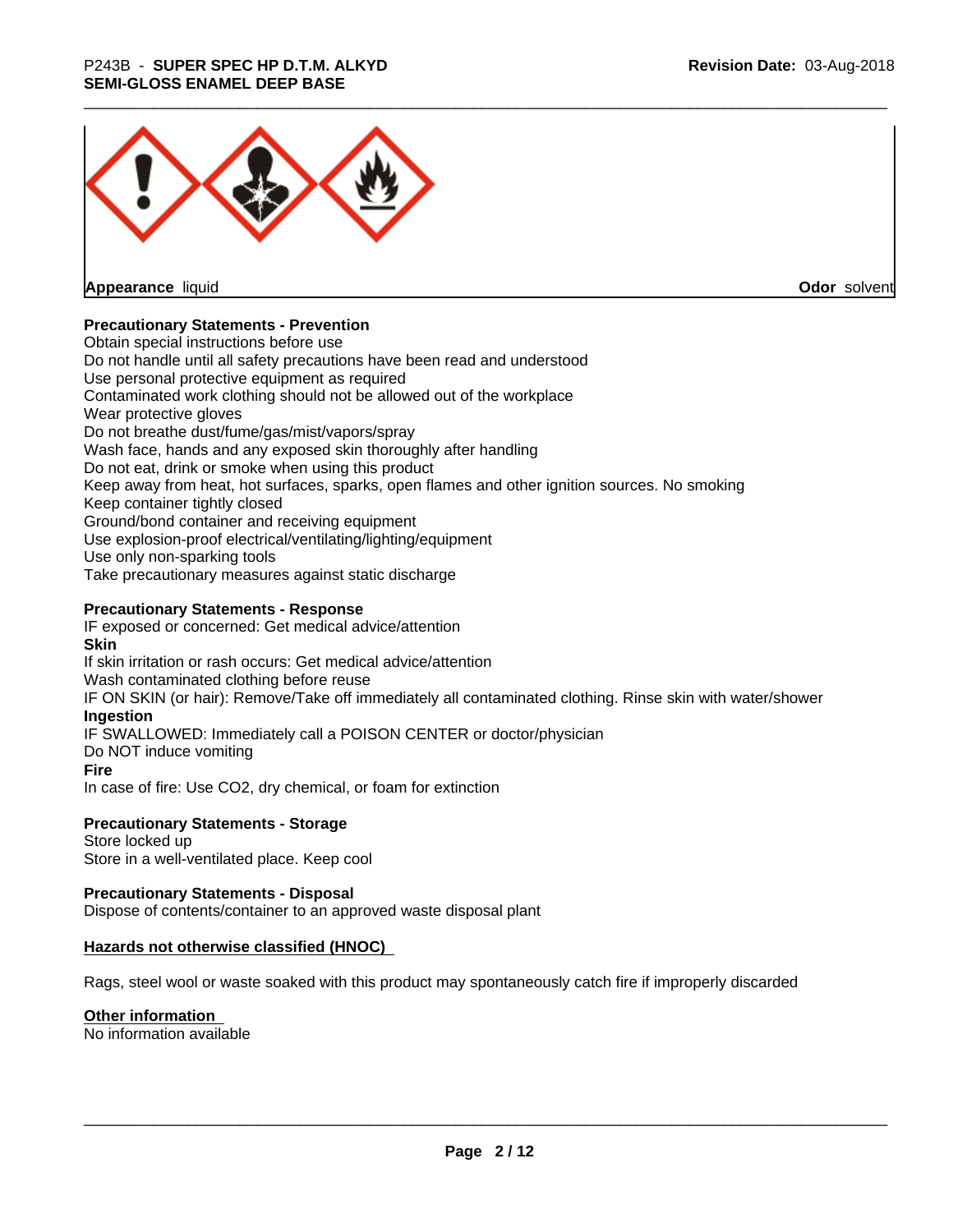# **3. COMPOSITION/INFORMATION ON INGREDIENTS**

| <b>Chemical name</b>                       | <b>CAS No.</b> | Weight-% |
|--------------------------------------------|----------------|----------|
| Hydrotreated heavy naphtha, petroleum      | 64742-48-9     | 25       |
| Distillates, petroleum, hydrotreated light | 64742-47-8     | 10       |
| Titanium dioxide                           | 13463-67-7     |          |
| Zinc phosphate                             | 7779-90-0      |          |
| Stoddard solvent                           | 8052-41-3      |          |
| Xvlene                                     | 1330-20-7      |          |
| Ethyl benzene                              | $100 - 41 - 4$ | 0.5      |
| Methyl ethyl ketoxime                      | 96-29-7        | 0.5      |
| Cobalt bis(2-ethylhexanoate)               | 136-52-7       | 0.5      |
| Zinc oxide                                 | 1314-13-2      | 0.5      |

# **4. FIRST AID MEASURES**

| <b>General Advice</b>                            | If symptoms persist, call a physician. Show this safety data sheet to the doctor in<br>attendance.                                                                                                                                  |
|--------------------------------------------------|-------------------------------------------------------------------------------------------------------------------------------------------------------------------------------------------------------------------------------------|
| <b>Eye Contact</b>                               | Immediately flush with plenty of water. After initial flushing, remove any contact<br>lenses and continue flushing for at least 15 minutes. Keep eye wide open while<br>rinsing. If symptoms persist, call a physician.             |
| <b>Skin Contact</b>                              | Wash off immediately with soap and plenty of water while removing all<br>contaminated clothes and shoes. If skin irritation persists, call a physician. Wash<br>clothing before reuse. Destroy contaminated articles such as shoes. |
| <b>Inhalation</b>                                | Move to fresh air. If symptoms persist, call a physician.<br>If not breathing, give artificial respiration. Call a physician immediately.                                                                                           |
| Ingestion                                        | Clean mouth with water and afterwards drink plenty of water. Do not induce<br>vomiting without medical advice. Never give anything by mouth to an unconscious<br>person. Consult a physician.                                       |
| <b>Protection Of First-Aiders</b>                | Use personal protective equipment.                                                                                                                                                                                                  |
| <b>Most Important</b><br><b>Symptoms/Effects</b> | May cause allergic skin reaction.                                                                                                                                                                                                   |
| <b>Notes To Physician</b>                        | Treat symptomatically.                                                                                                                                                                                                              |

**5. FIRE-FIGHTING MEASURES**

| <b>Suitable Extinguishing Media</b>                                    | Foam, dry powder or water. Use extinguishing measures<br>that are appropriate to local circumstances and the<br>surrounding environment.     |
|------------------------------------------------------------------------|----------------------------------------------------------------------------------------------------------------------------------------------|
| <b>Protective Equipment And Precautions For</b><br><b>Firefighters</b> | As in any fire, wear self-contained breathing apparatus<br>pressure-demand, MSHA/NIOSH (approved or equivalent)<br>and full protective gear. |
| <b>Specific Hazards Arising From The Chemical</b>                      | Combustible material. Closed containers may rupture if                                                                                       |
|                                                                        |                                                                                                                                              |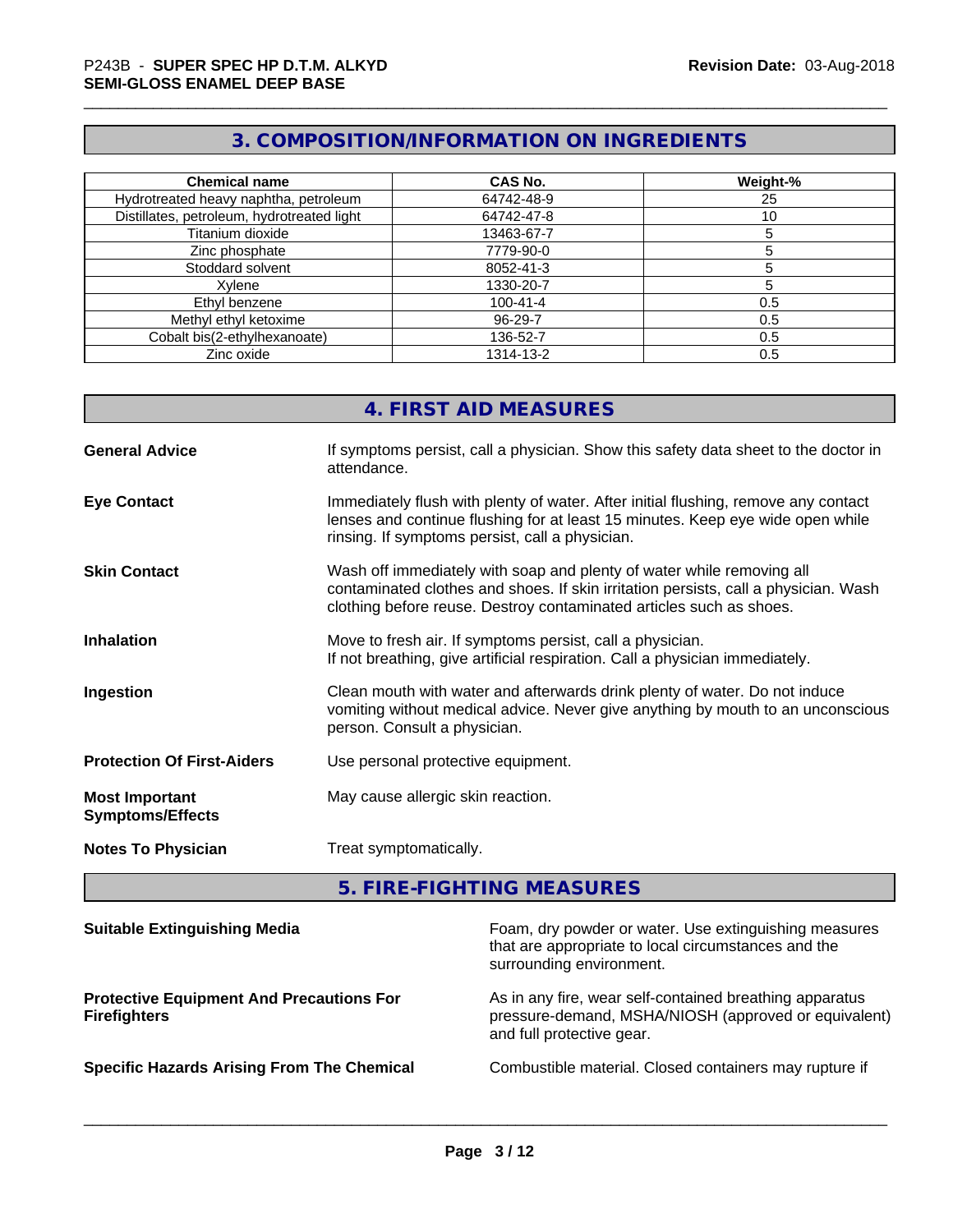|                                                                                  | exposed to fire or extreme heat. Keep product and empty<br>container away from heat and sources of ignition. Thermal<br>decomposition can lead to release of irritating gases and<br>vapors. |
|----------------------------------------------------------------------------------|----------------------------------------------------------------------------------------------------------------------------------------------------------------------------------------------|
| <b>Sensitivity To Mechanical Impact</b>                                          | No                                                                                                                                                                                           |
| <b>Sensitivity To Static Discharge</b>                                           | Yes                                                                                                                                                                                          |
| <b>Flash Point Data</b><br>Flash Point (°F)<br>Flash Point (°C)<br><b>Method</b> | 106<br>41<br><b>PMCC</b>                                                                                                                                                                     |
| <b>Flammability Limits In Air</b>                                                |                                                                                                                                                                                              |
| Lower flammability limit:<br><b>Upper flammability limit:</b>                    | Not available<br>Not available                                                                                                                                                               |
| <b>NFPA</b><br>Health: 1<br><b>Flammability: 2</b>                               | <b>Instability: 0</b><br><b>Special: Not Applicable</b>                                                                                                                                      |
| <b>NFPA Legend</b>                                                               |                                                                                                                                                                                              |

- 0 Not Hazardous
- 1 Slightly
- 2 Moderate
- 3 High
- 4 Severe

*The ratings assigned are only suggested ratings, the contractor/employer has ultimate responsibilities for NFPA ratings where this system is used.*

*Additional information regarding the NFPA rating system is available from the National Fire Protection Agency (NFPA) at www.nfpa.org.*

# **6. ACCIDENTAL RELEASE MEASURES**

| Use personal protective equipment. Remove all sources of ignition.                                                                                                                                                                                                                                         |
|------------------------------------------------------------------------------------------------------------------------------------------------------------------------------------------------------------------------------------------------------------------------------------------------------------|
| Prevent further leakage or spillage if safe to do so. Do not allow material to<br>contaminate ground water system. Prevent product from entering drains. Do not<br>flush into surface water or sanitary sewer system. Local authorities should be<br>advised if significant spillages cannot be contained. |
| See Section 12 for additional Ecological Information.                                                                                                                                                                                                                                                      |
| Dam up. Soak up with inert absorbent material. Pick up and transfer to properly<br>labeled containers. Clean contaminated surface thoroughly.                                                                                                                                                              |
|                                                                                                                                                                                                                                                                                                            |

# **7. HANDLING AND STORAGE**

**Handling** Use only in area provided with appropriate exhaust ventilation. Do not breathe vapors or spray mist. Wear personal protective equipment. Take precautionary measures against static discharges. To avoid ignition of vapors by static electricity discharge, all metal parts of the equipment must be grounded. Keep away from open flames, hot surfaces and sources of ignition.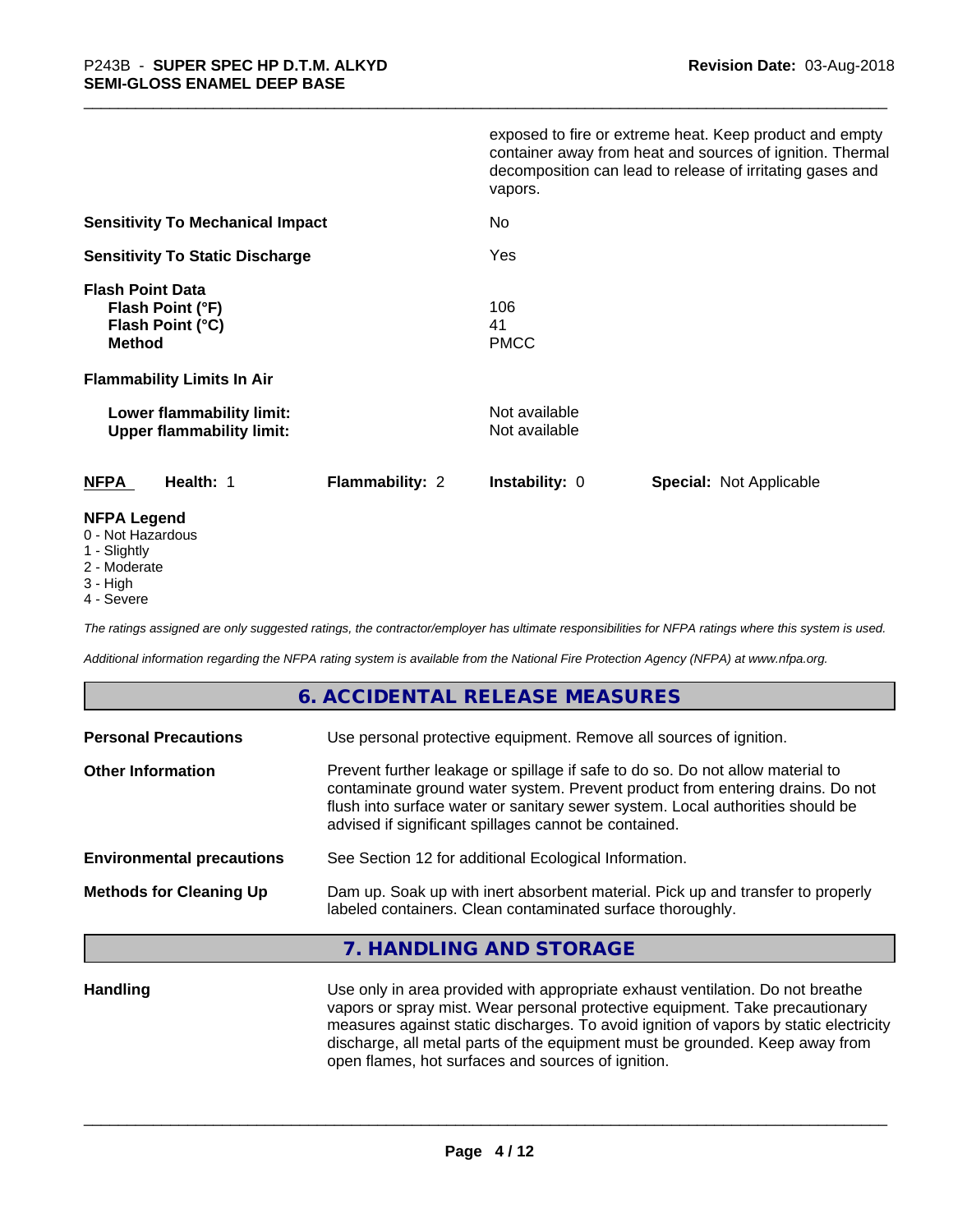| <b>Storage</b>                | Keep containers tightly closed in a dry, cool and well-ventilated place. Keep away<br>from heat. Keep away from open flames, hot surfaces and sources of ignition.<br>Keep in properly labeled containers. Keep out of the reach of children. |  |
|-------------------------------|-----------------------------------------------------------------------------------------------------------------------------------------------------------------------------------------------------------------------------------------------|--|
|                               | <b>DANGER</b> - Rags, steel wool or waste soaked with this product may<br>spontaneously catch fire if improperly discarded. Immediately after use, place<br>rags, steel wool or waste in a sealed water-filled metal container.               |  |
| <b>Incompatible Materials</b> | Incompatible with strong acids and bases and strong oxidizing agents.                                                                                                                                                                         |  |

# **8. EXPOSURE CONTROLS / PERSONAL PROTECTION**

#### **Exposure Limits**

| <b>Chemical name</b> | <b>ACGIH TLV</b>          | <b>OSHA PEL</b>              |
|----------------------|---------------------------|------------------------------|
|                      |                           |                              |
| Titanium dioxide     | 10 mg/m $3$ - TWA         | 15 mg/m $3$ - TWA            |
| Stoddard solvent     | 100 ppm - TWA             | 500 ppm - TWA                |
|                      |                           | 2900 mg/m <sup>3</sup> - TWA |
| Xylene               | 100 ppm - TWA             | $100$ ppm $-$ TWA            |
|                      | 150 ppm - STEL            | 435 mg/m <sup>3</sup> - TWA  |
| Ethyl benzene        | 20 ppm - TWA              | 100 ppm - TWA                |
|                      |                           | 435 mg/m <sup>3</sup> - TWA  |
| Zinc oxide           | 2 mg/m <sup>3</sup> - TWA | $5 \text{ mg/m}^3$ - TWA     |
|                      | 10 mg/m $3 -$ STEL        | 15 mg/m $3$ - TWA            |

# **Legend**

ACGIH - American Conference of Governmental Industrial Hygienists Exposure Limits OSHA - Occupational Safety & Health Administration Exposure Limits N/E - Not Established

**Engineering Measures** Ensure adequate ventilation, especially in confined areas.

# **Personal Protective Equipment**

| <b>Eye/Face Protection</b><br><b>Skin Protection</b><br><b>Respiratory Protection</b> | Safety glasses with side-shields.<br>Long sleeved clothing. Protective gloves.<br>In operations where exposure limits are exceeded, use a NIOSH approved<br>respirator that has been selected by a technically qualified person for the specific<br>work conditions. When spraying the product or applying in confined areas, wear a<br>NIOSH approved respirator specified for paint spray or organic vapors. |
|---------------------------------------------------------------------------------------|----------------------------------------------------------------------------------------------------------------------------------------------------------------------------------------------------------------------------------------------------------------------------------------------------------------------------------------------------------------------------------------------------------------|
| <b>Hygiene Measures</b>                                                               | Avoid contact with skin, eyes and clothing. Remove and wash contaminated<br>clothing before re-use. Wash thoroughly after handling. When using do not eat,<br>drink or smoke.                                                                                                                                                                                                                                  |

# **9. PHYSICAL AND CHEMICAL PROPERTIES**

**Appearance** liquid **Density (lbs/gal) Specific Gravity** 1.12 - 1.15

**Odor** solvent **Odor Threshold**<br> **Density (Ibs/aal)**<br> **Density (Ibs/aal)**<br> **Density (Ibs/aal)**<br> **Density (Ibs/aal)**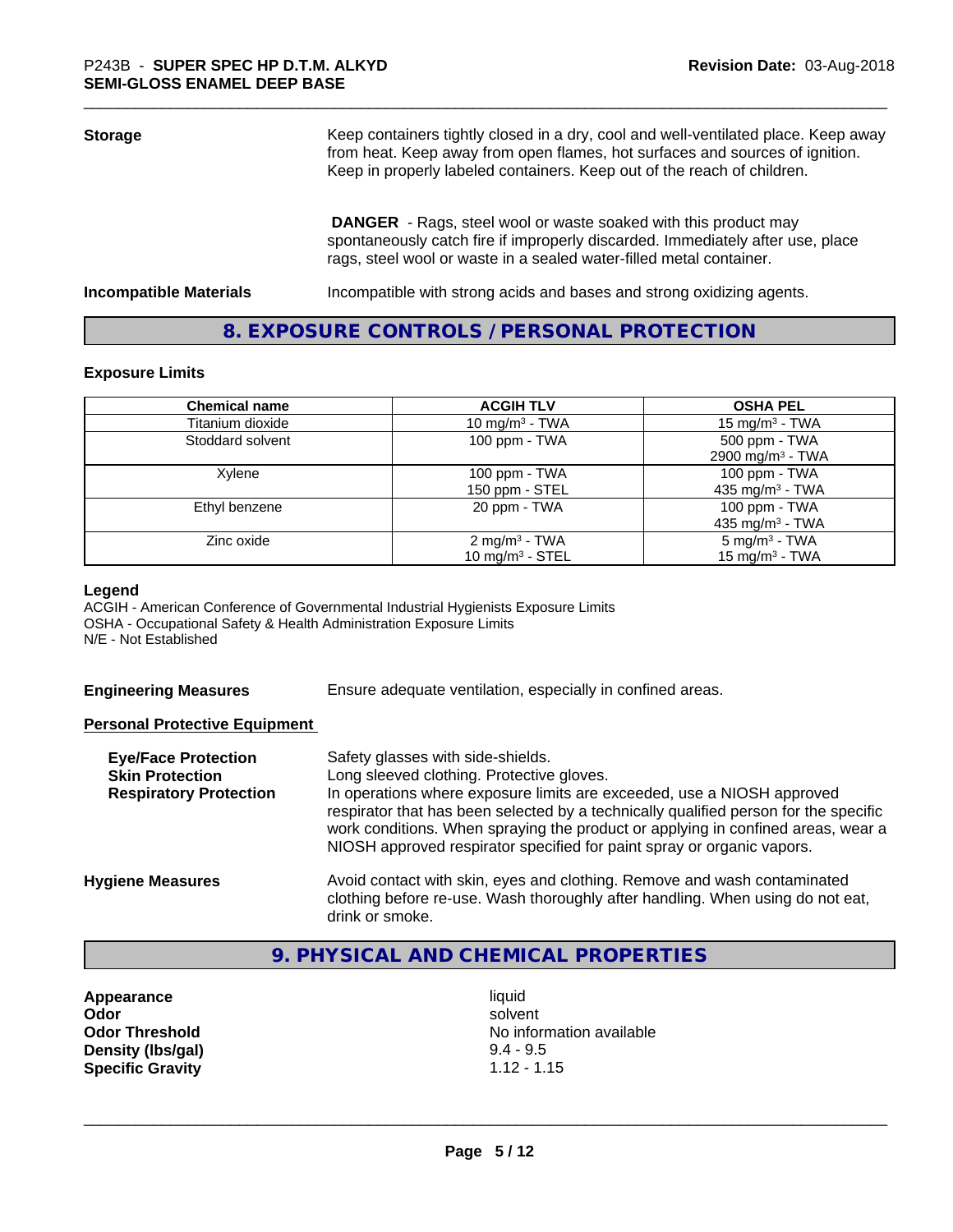**Viscosity (cps)** <br> **Viscosity (cps)** No information available<br>
No information available<br>
No information available **Water solubility**<br> **Evaporation Rate**<br> **Evaporation Rate**<br> **Evaporation Rate Vapor** pressure @20 °C (kPa) **Vapor density No information available Wt. % Solids** 60 - 70<br> **Vol. % Solids** 60 - 70<br> **Vol. % Solids** 65 **Vol. % Solids Wt.** % Volatiles 30 - 40 **Vol. % Volatiles** 45 - 55 **VOC Regulatory Limit (g/L)** < 400 **Boiling Point (°F)** 279 **Boiling Point (°C)**<br>Freezing Point (°F) **Freezing Point (°C)** No information available **Flash Point (°F)** 106 **Flash Point (°C)** 41 **Method** PMCC **Flammability (solid, gas)** Not applicable **Upper flammability limit:** No information available **Lower flammability limit:** No information available **Autoignition Temperature (°F)** No information available **Autoignition Temperature (°C)** No information available **Decomposition Temperature (°F)** No information available **Decomposition Temperature (°C)** No information available<br> **Partition coefficient Partition available** 

**pH**<br>
Viscosity (cps) The Contract of the Contract of No information available<br>
No information available **Solubility(ies)** No information available No information available<br>No information available **No information available No information available** 

# **10. STABILITY AND REACTIVITY**

| <b>Reactivity</b>                         | Not Applicable                                                                           |
|-------------------------------------------|------------------------------------------------------------------------------------------|
| <b>Chemical Stability</b>                 | Stable under normal conditions. Hazardous polymerisation<br>does not occur.              |
| <b>Conditions to avoid</b>                | Keep away from open flames, hot surfaces, static<br>electricity and sources of ignition. |
| <b>Incompatible Materials</b>             | Incompatible with strong acids and bases and strong<br>oxidizing agents.                 |
| <b>Hazardous Decomposition Products</b>   | Thermal decomposition can lead to release of irritating<br>gases and vapors.             |
| <b>Possibility of hazardous reactions</b> | None under normal conditions of use.                                                     |

# **11. TOXICOLOGICAL INFORMATION**

# **Product Information**

**Information on likely routes of exposure**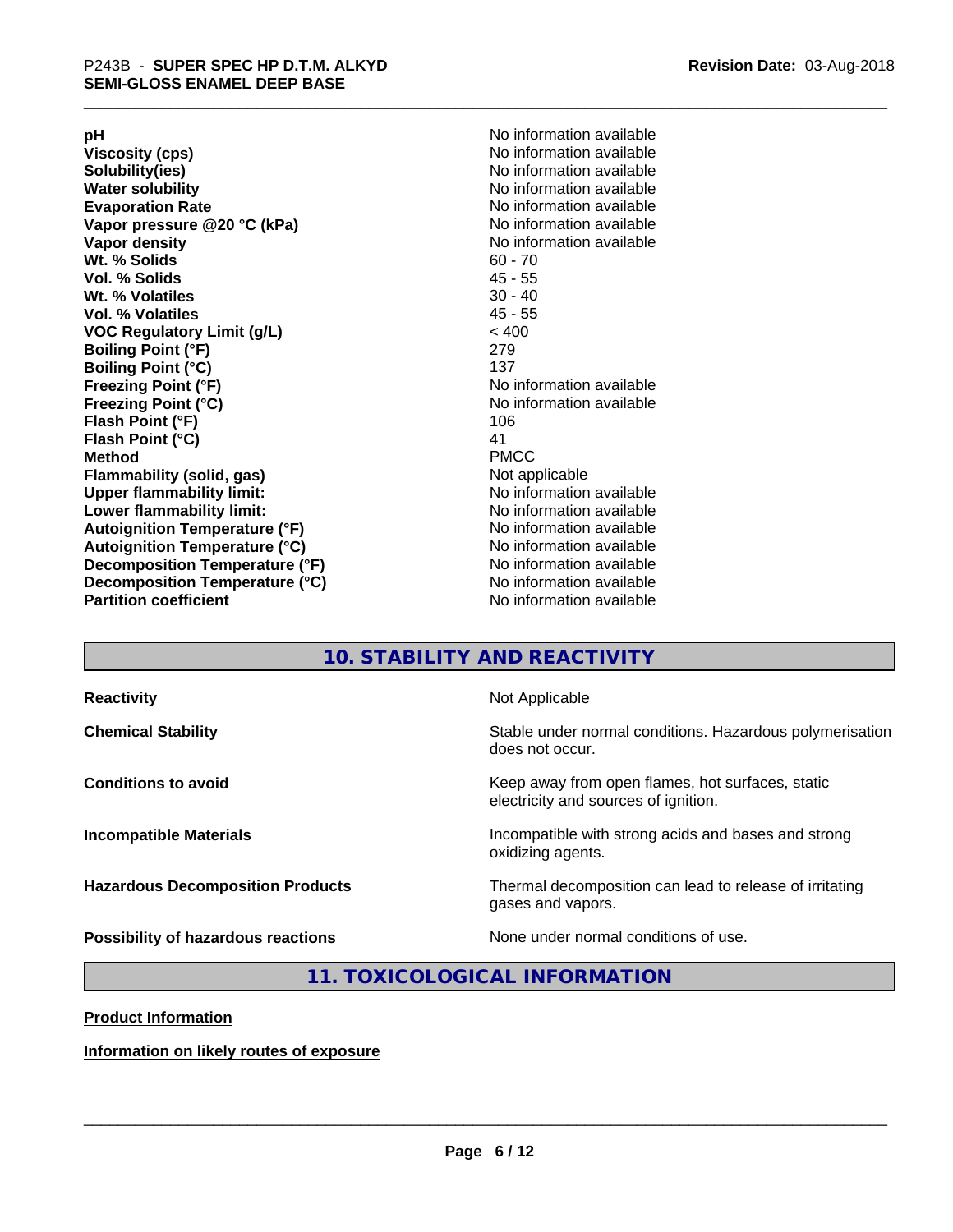| <b>Principal Routes of Exposure</b> | Eye contact, skin contact and inhalation.                                                                                                                                                                                            |
|-------------------------------------|--------------------------------------------------------------------------------------------------------------------------------------------------------------------------------------------------------------------------------------|
| <b>Acute Toxicity</b>               |                                                                                                                                                                                                                                      |
| <b>Product Information</b>          | Repeated or prolonged exposure to organic solvents may lead to permanent brain<br>and nervous system damage. Intentional misuse by deliberately concentrating and<br>inhaling vapors may be harmful or fatal.                        |
|                                     | Symptoms related to the physical, chemical and toxicological characteristics                                                                                                                                                         |
| <b>Symptoms</b>                     | No information available.                                                                                                                                                                                                            |
|                                     | Delayed and immediate effects as well as chronic effects from short and long-term exposure                                                                                                                                           |
| Eye contact                         | Contact with eyes may cause irritation.                                                                                                                                                                                              |
| <b>Skin contact</b>                 | May cause skin irritation and/or dermatitis. Prolonged skin contact may defat the<br>skin and produce dermatitis.                                                                                                                    |
| Ingestion                           | Ingestion may cause irritation to mucous membranes. Small amounts of this<br>product aspirated into the respiratory system during ingestion or vomiting may<br>cause mild to severe pulmonary injury, possibly progressing to death. |
| <b>Inhalation</b>                   | High vapor / aerosol concentrations are irritating to the eyes, nose, throat and<br>lungs and may cause headaches, dizziness, drowsiness, unconsciousness, and<br>other central nervous system effects.                              |
| <b>Sensitization</b>                | May cause an allergic skin reaction.                                                                                                                                                                                                 |
| <b>Neurological Effects</b>         | No information available.                                                                                                                                                                                                            |
| <b>Mutagenic Effects</b>            | No information available.                                                                                                                                                                                                            |
| <b>Reproductive Effects</b>         | No information available.                                                                                                                                                                                                            |
| <b>Developmental Effects</b>        | No information available.                                                                                                                                                                                                            |
| <b>Target organ effects</b>         | No information available.                                                                                                                                                                                                            |
| <b>STOT - repeated exposure</b>     | Causes damage to organs through prolonged or repeated exposure.                                                                                                                                                                      |
| STOT - single exposure              | May cause disorder and damage to the. Respiratory system.                                                                                                                                                                            |
| Other adverse effects               | No information available.                                                                                                                                                                                                            |
| <b>Aspiration Hazard</b>            | May be harmful if swallowed and enters airways. Small amounts of this product<br>aspirated into the respiratory system during ingestion or vomiting may cause mild<br>to severe pulmonary injury, possibly progressing to death.     |

# **Numerical measures of toxicity**

# **The following values are calculated based on chapter 3.1 of the GHS document**

| ATEmix (oral)                 | 13845 mg/kg |
|-------------------------------|-------------|
| <b>ATEmix (dermal)</b>        | 8827 mg/ka  |
| ATEmix (inhalation-dust/mist) | 147.5 ma/L  |

#### **Component Information**

# **Acute Toxicity**

Hydrotreated heavy naphtha, petroleum LD50 Oral: > 5,000 mg/kg (Rat) vendor data LD50 Dermal: > 3,160 mg/kg (Rabbit) Distillates, petroleum, hydrotreated light LD50 Oral: > 5,000 mg/kg (Rat) LD50 Dermal:  $> 3,000$  mg/kg (Rabbit)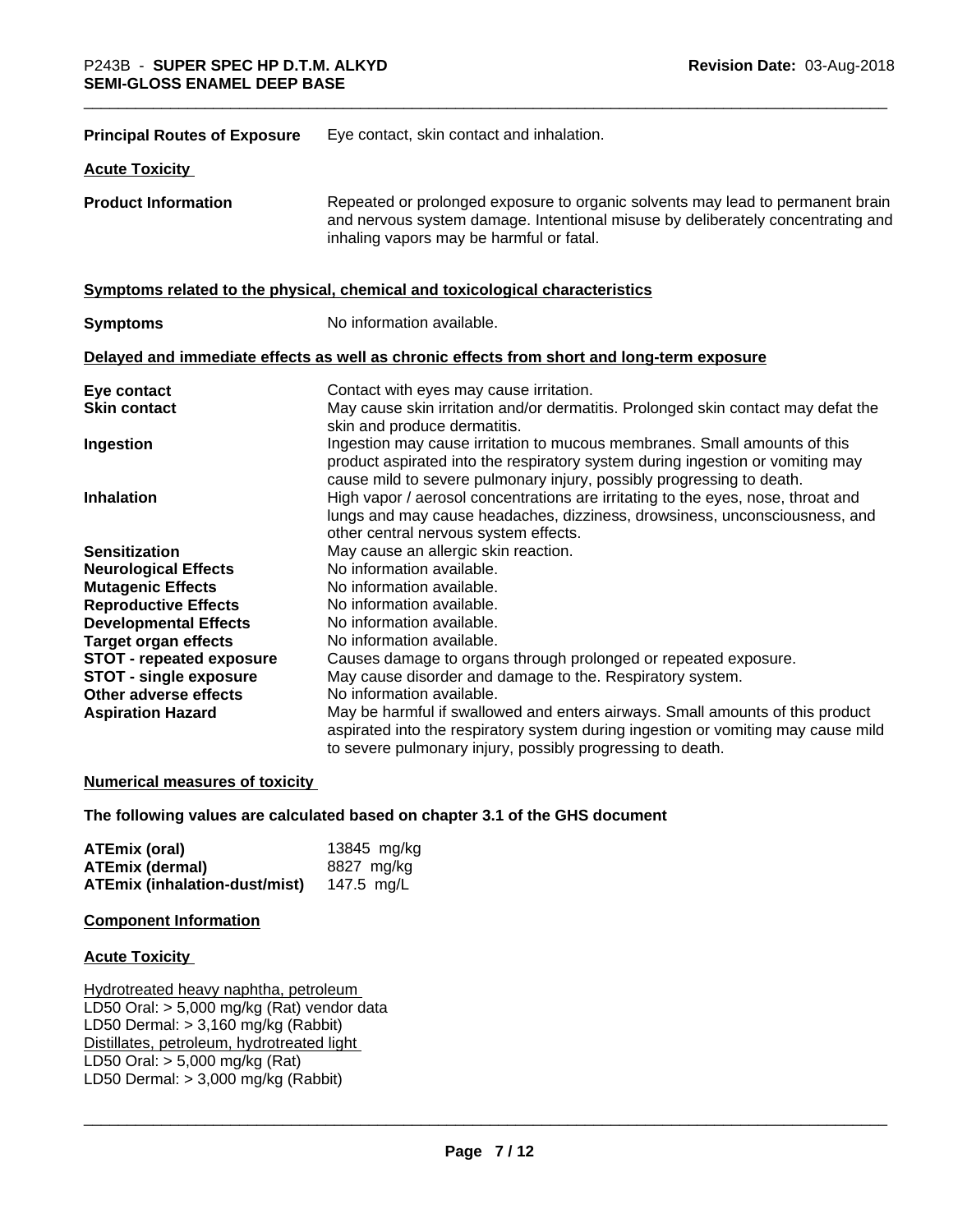Titanium dioxide LD50 Oral: > 10000 mg/kg (Rat) Stoddard solvent LD50 Oral: > 5,000 mg/kg (Rat) LD50 Dermal: > 3160 mg/kg (Rabbit) LC50 Inhalation (Vapor): > 6.1 mg/L (Rat) Xylene LD50 Oral: 4300 mg/kg (Rat) LD50 Dermal: > 1700 mg/kg (Rabbit) LC50 Inhalation (Vapor): 5000 ppm (Rat, 4 hr.) Ethyl benzene LD50 Oral: mg/kg (Rat) LD50 Dermal: > mg/kg (Rabbit) LC50 Inhalation (Vapor): mg/m<sup>3</sup> (Rat, 2 hr.) Methyl ethyl ketoxime LD50 Oral: 930 mg/kg (Rat) LD50 Dermal: 200 µL/kg (Rabbit) LC50 Inhalation (Vapor): > 4.8 mg/L (Rat) Zinc oxide LD50 Oral: 5000 mg/kg (Rat) LC50 Inhalation (Dust):  $> 5700$  mg/m<sup>3</sup> (Rat, 4 hr.)

# **Carcinogenicity**

*The information below indicateswhether each agency has listed any ingredient as a carcinogen:.*

| Chemical name                | <b>IARC</b>         | <b>NTP</b> | <b>OSHA</b> |
|------------------------------|---------------------|------------|-------------|
|                              | 2B - Possible Human |            | Listed      |
| Titanium dioxide             | Carcinogen          |            |             |
|                              | 2B - Possible Human |            | Listed      |
| Ethyl benzene                | Carcinogen          |            |             |
|                              | 2B - Possible Human |            | Listed      |
| Cobalt bis(2-ethylhexanoate) | Carcinogen          |            |             |

• Although IARC has classified titanium dioxide as possibly carcinogenic to humans (2B), their summary concludes: "No significant exposure to titanium dioxide is thought to occur during the use of products in which titanium dioxide is bound to other materials, such as paint."

• Cobalt and cobalt compounds are listed as possible human carcinogens by IARC (2B). However, there is inadequate evidence of the carcinogenicity of cobalt and cobalt compounds in humans.

# **Legend**

IARC - International Agency for Research on Cancer NTP - National Toxicity Program OSHA - Occupational Safety & Health Administration

**12. ECOLOGICAL INFORMATION**

# **Ecotoxicity Effects**

The environmental impact of this product has not been fully investigated.

# **Product Information**

**Acute Toxicity to Fish**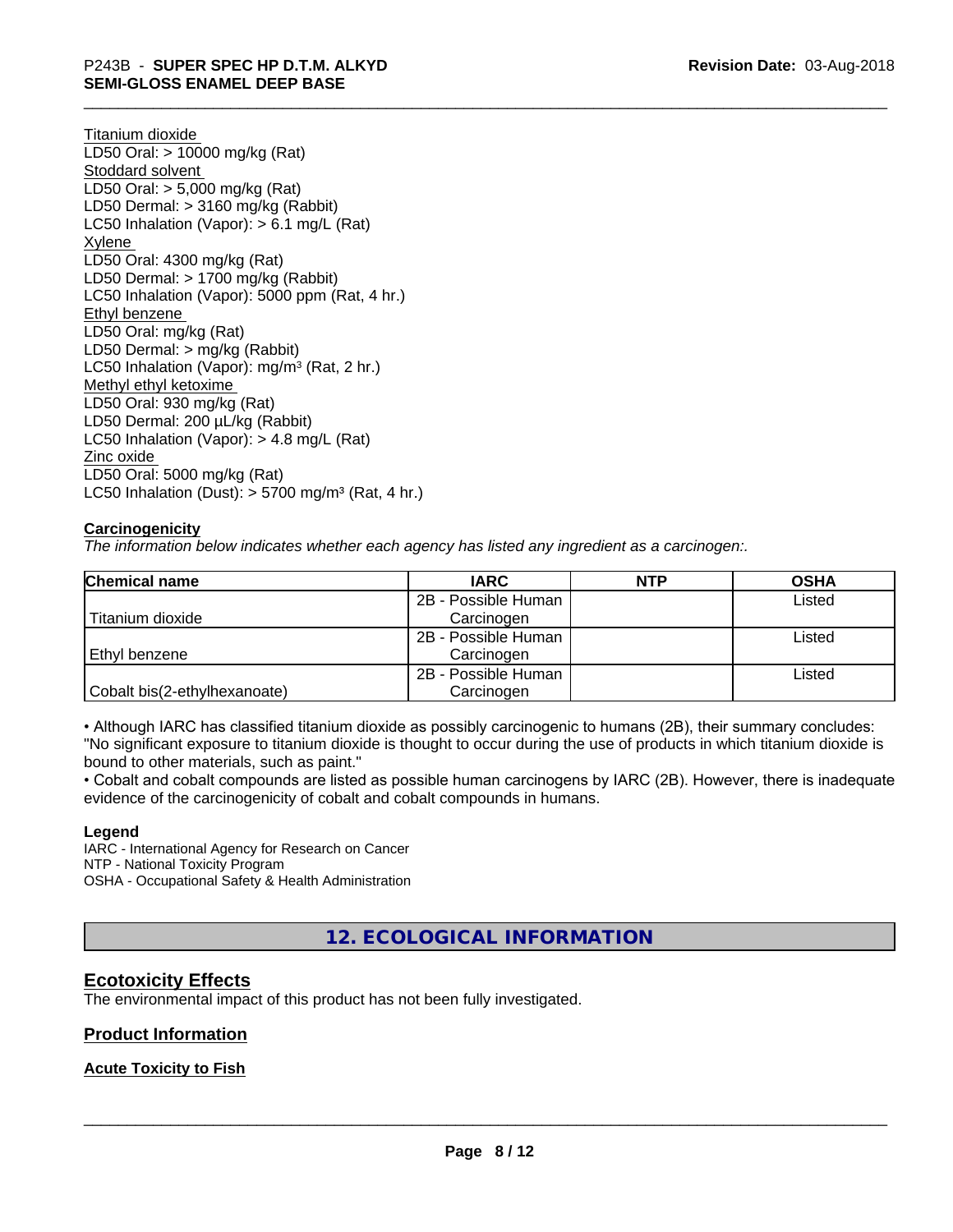#### No information available

# **Acute Toxicity to Aquatic Invertebrates**

No information available

**Acute Toxicity to Aquatic Plants**

No information available

#### **Persistence / Degradability**

No information available.

#### **Bioaccumulation**

No information available.

# **Mobility in Environmental Media**

No information available.

**Ozone** No information available

# **Component Information**

#### **Acute Toxicity to Fish**

Titanium dioxide  $LC50:$  > 1000 mg/L (Fathead Minnow - 96 hr.) Xylene LC50: 13.5 mg/L (Rainbow Trout - 96 hr.) Ethyl benzene LC50: 12.1 mg/L (Fathead Minnow - 96 hr.) Methyl ethyl ketoxime LC50: 48 mg/L (Bluegill sunfish - 96 hr.)

# **Acute Toxicity to Aquatic Invertebrates**

Ethyl benzene EC50: 1.8 mg/L (Daphnia magna - 48 hr.) Methyl ethyl ketoxime EC50: 750 mg/L (Daphnia magna - 48 hr.)

# **Acute Toxicity to Aquatic Plants**

Ethyl benzene EC50: 4.6 mg/L (Green algae (Scenedesmus subspicatus), 72 hrs.)

# **13. DISPOSAL CONSIDERATIONS**

Waste Disposal Method Dispose of in accordance with federal, state, and local regulations. Local requirements may vary, consult your sanitation department or state-designated environmental protection agency for more disposal options.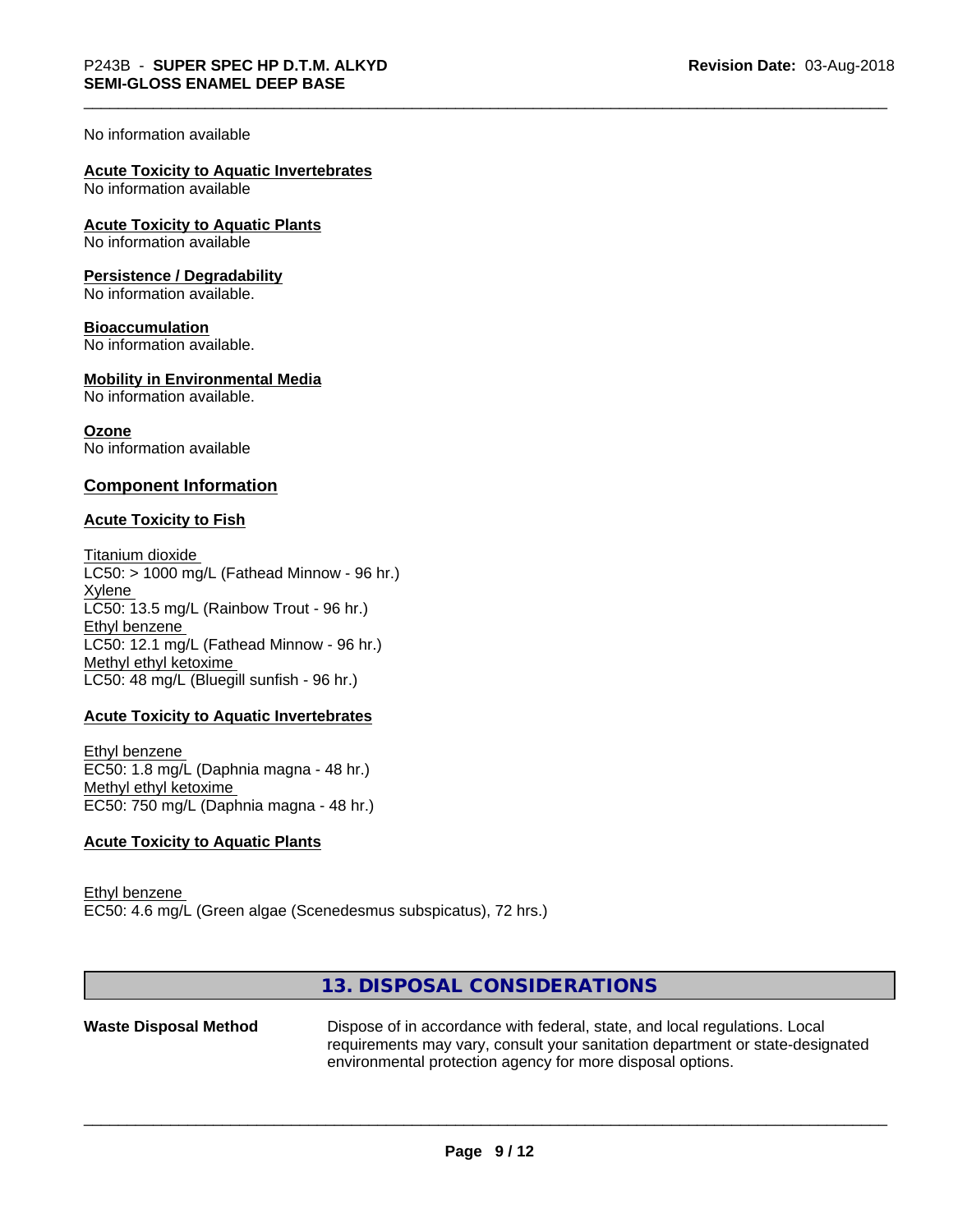**Empty Container Warning** Emptied containers may retain product residue. Follow label warnings even after container is emptied. Residual vapors may explode on ignition.

# **14. TRANSPORT INFORMATION**

#### **DOT**

| <b>Proper Shipping Name</b> | <b>PAINT</b>                                                                                         |
|-----------------------------|------------------------------------------------------------------------------------------------------|
| <b>Hazard class</b>         |                                                                                                      |
| UN-No.                      | UN1263                                                                                               |
| <b>Packing Group</b>        | Ш                                                                                                    |
| <b>Description</b>          | UN1263, PAINT, 3, III, Marine Pollutant (Hydrotreated heavy naphtha,<br>petroleum, Stoddard solvent) |

In the US this material may be reclassified as a Combustible Liquid and is not regulated in containers of less than 119 gallons (450 liters) via surface transportation (refer to 49CFR173.120(b)(2) for further information).

| <b>ICAO/IATA</b> | Contact the preparer for further information. |
|------------------|-----------------------------------------------|
| IMDG / IMO       | Contact the preparer for further information. |
|                  | 15. REGULATORY INFORMATION                    |

# **International Inventories**

| <b>TSCA: United States</b> | Yes - All components are listed or exempt. |
|----------------------------|--------------------------------------------|
| <b>DSL: Canada</b>         | Yes - All components are listed or exempt. |

# **Federal Regulations**

### **SARA 311/312 hazardous categorization**

| Acute health hazard               | Yes |
|-----------------------------------|-----|
| Chronic Health Hazard             | Yes |
| Fire hazard                       | Yes |
| Sudden release of pressure hazard | N٥  |
| Reactive Hazard                   | N٥  |

# **SARA 313**

Section 313 of Title III of the Superfund Amendments and Reauthorization Act of 1986 (SARA). This product contains a chemical or chemicals which are subject to the reporting requirements of the Act and Title 40 of the Code of Federal Regulations, Part 372:

| <b>Chemical name</b> | <b>CAS No.</b> | Weight-% | <b>CERCLA/SARA 313</b><br>(de minimis concentration) |
|----------------------|----------------|----------|------------------------------------------------------|
| Zinc phosphate       | 7779-90-0      |          |                                                      |
| Xvlene               | 1330-20-7      |          | 1.0                                                  |
| Ethyl benzene        | $100 - 41 - 4$ | $0.5\,$  | 0.1                                                  |

 $\overline{\phantom{a}}$  ,  $\overline{\phantom{a}}$  ,  $\overline{\phantom{a}}$  ,  $\overline{\phantom{a}}$  ,  $\overline{\phantom{a}}$  ,  $\overline{\phantom{a}}$  ,  $\overline{\phantom{a}}$  ,  $\overline{\phantom{a}}$  ,  $\overline{\phantom{a}}$  ,  $\overline{\phantom{a}}$  ,  $\overline{\phantom{a}}$  ,  $\overline{\phantom{a}}$  ,  $\overline{\phantom{a}}$  ,  $\overline{\phantom{a}}$  ,  $\overline{\phantom{a}}$  ,  $\overline{\phantom{a}}$ 

# **Clean Air Act,Section 112 Hazardous Air Pollutants (HAPs) (see 40 CFR 61)**

This product contains the following HAPs: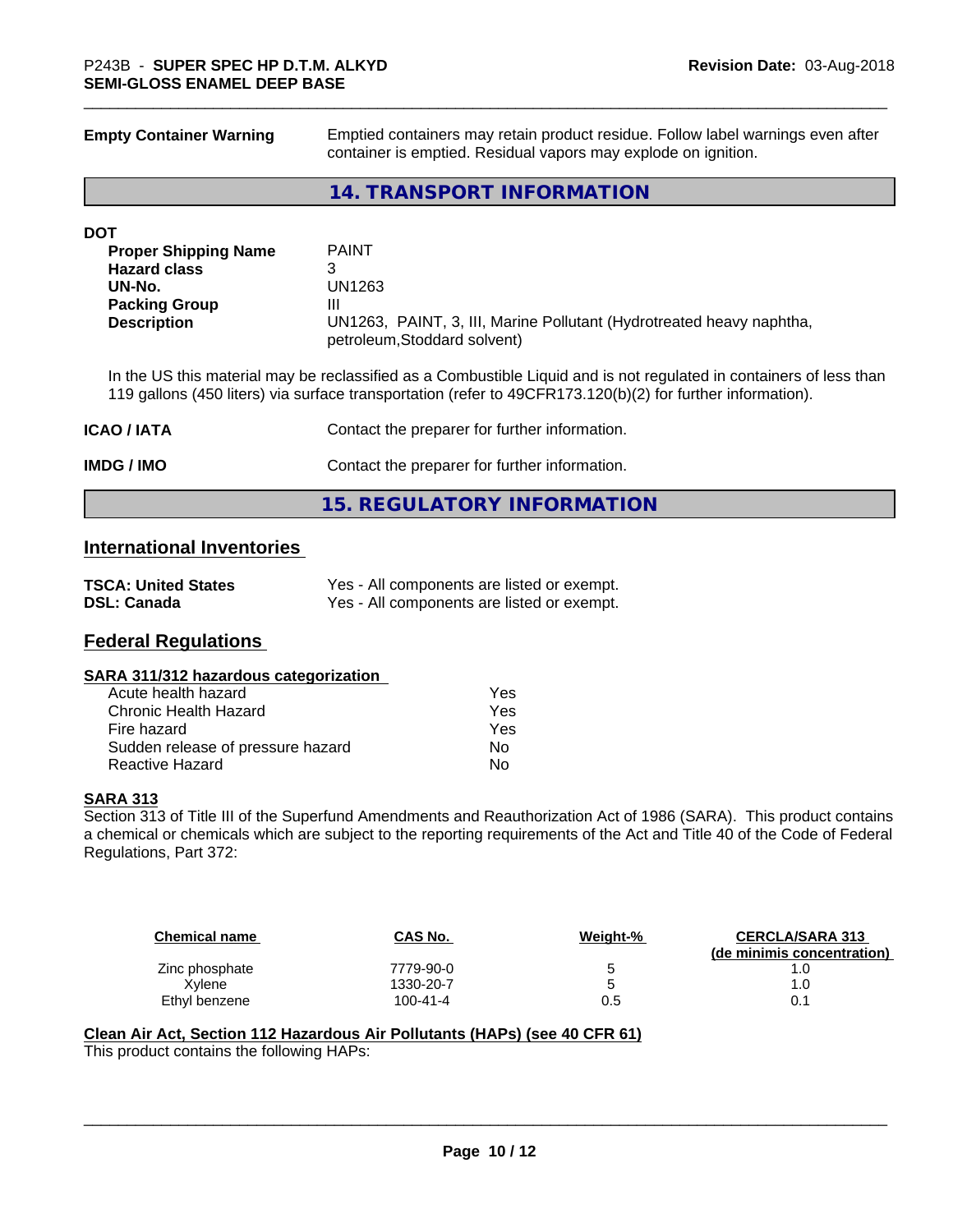| <b>Chemical name</b> | <b>CAS No.</b> | Weight-% | <b>Hazardous Air Pollutant</b><br>(HAP) |
|----------------------|----------------|----------|-----------------------------------------|
| Xylene               | 1330-20-7      | v        | ∟isted                                  |
| Ethyl benzene        | 100-41-4       | 0.5      | ∟isted                                  |

# **US State Regulations**

#### **California Proposition 65**

**AN** WARNING: Cancer and Reproductive Harm– www.P65warnings.ca.gov

#### **State Right-to-Know**

| <b>Chemical name</b> | <b>Massachusetts</b> | <b>New Jersey</b> | Pennsylvania |
|----------------------|----------------------|-------------------|--------------|
| Titanium dioxide     |                      |                   |              |
| Zinc phosphate       |                      |                   |              |
| Stoddard solvent     |                      |                   |              |
| (vlene               |                      |                   |              |

#### **Legend**

X - Listed

# **16. OTHER INFORMATION** *Note: The PPE rating has intentionally been left blank. Choose appropriate PPE that will protect employees from the hazards the material will present under the actual normal conditions of use. Caution: HMISÒ ratings are based on a 0-4 rating scale, with 0 representing minimal hazards or risks, and 4 representing significant hazards or risks. Although HMISÒ ratings are not required on MSDSs under 29 CFR 1910.1200, the preparer, has chosen to provide them. HMISÒ ratings are to be used only in conjunction with a fully implemented HMISÒ program by workers who have received appropriate HMISÒ training. HMISÒ is a* **HMIS** - **Health:** 1\* **Flammability:** 2 **Reactivity:** 0 **PPE:** - **HMIS Legend** 0 - Minimal Hazard 1 - Slight Hazard 2 - Moderate Hazard 3 - Serious Hazard 4 - Severe Hazard \* - Chronic Hazard X - Consult your supervisor or S.O.P. for "Special" handling instructions.

 **WARNING!** If you scrape, sand, or remove old paint, you may release lead dust. LEAD IS TOXIC. EXPOSURE TO LEAD DUST CAN CAUSE SERIOUS ILLNESS, SUCH AS BRAIN DAMAGE, ESPECIALLY IN CHILDREN. PREGNANT WOMEN SHOULD ALSO AVOID EXPOSURE. Wear a NIOSH approved respirator to control lead exposure. Clean up carefully with a HEPA vacuum and a wet mop. Before you start, find out how to protect yourself and your family by contacting the National Lead Information Hotline at 1-800-424-LEAD or log on to www.epa.gov/lead.

**Prepared By** Product Stewardship Department

*registered trade and service mark of the NPCA. HMISÒ materials may be purchased exclusively from J. J. Keller (800) 327-6868.*